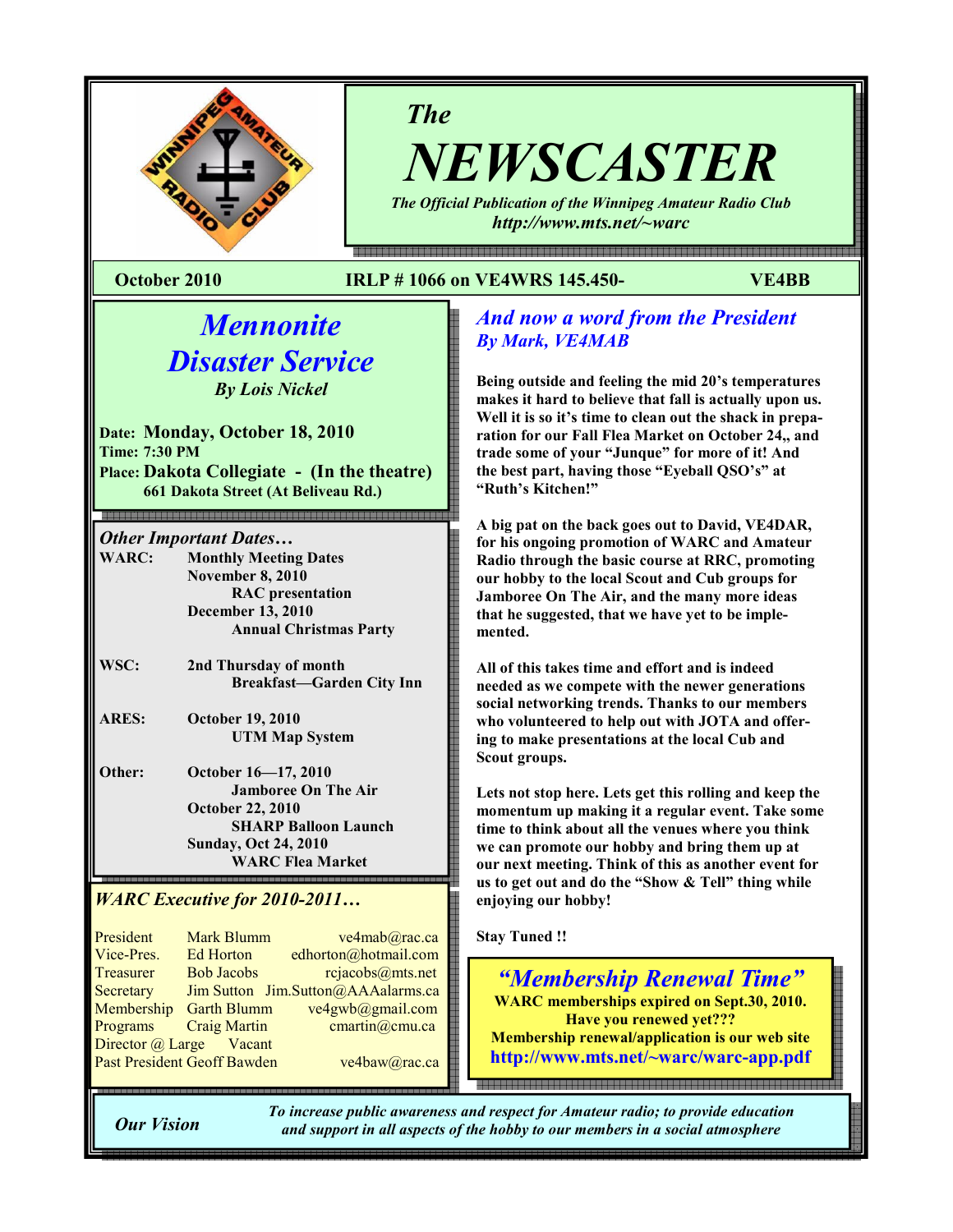# WARC Meeting Minutes, Sept. 13, 2010 Taken by Jim, VE4SIG

Call to order  $@1935$  hrs 37 in attendance

Introductions – The new executive was introduced

Approval of Minutes of Last Meeting – Moved by VE4HAY seconded by VE4GWN

#### Secretary' Report –

2

Three letters were received all of which were membership renewals and passed to the Membership Director

#### Membership Report —

The Membership Director was busy handling renewals and was unable to provide a report

#### Treasurers Report —

A detailed report was not available but we budgeted \$1200 for Field Day and spent \$1260.

#### Education—

2

Report by VE4DAR – at this point only two people have registered for the course at RRC and if we don't have at least 6 registered by this Saturday the course will be postponed until the new year. (Note by Secretary- UMARS appears to be running a course as well aimed at Engineering students).

An instructor orientation session was run and several

ふくしがく しのひょくりのかく **Amateur Radio Service Centre Industry Canada** 

P.O. Box 9654, Postal Station T Ottawa, Ontario, K1G6K9 Telephone: (613) 780-3333 Toll free: (888) 780-3333 Fax: (613) 998-5919 E-mail: spectrum.amateur@ic.gc.ca http://strategis.ic.gc.ca/epic/internet/insmt-gst.nsf/en /h sf01709e.html

> **IRLP** Node 1066 145.450 MHz-600 KHz (VE4WRS)

Comments or if you just want to reach us : Winnipeg Amateur Radio Club **C/O VE4WSC** 598 St., Mary's Road Winnipeg, MB R2M 3L5

VITA ITA ITA

new instructors are involved including a couple of graduates of last year's course.

VE4DAR also brought up the Jamboree On The Air (JOTA) for the scouts that is on 15-17 Oct. He plans a double pronged approach where the WSC station is available for Scout Troops to come visit; and 2 person teams could go visit troops at their meeting locations to set up portable stations for the Scouts to use.

He asked for volunteers and the following responded VE4GWN VE4JNF VE4SE VE4DAR VE4VZ VE4GKS VE4SIG

If you're interested in helping out (either at the WSC station or on a mobile team) contact VE4DAR (darosner@mts.net)

JOTA is a great opportunity to get young people exposed to the hobby and we should be making as much of this opportunity as we can (for more information about JOTA see http://www.rac.ca/en/amateur-radio/ operating-technical/scouts/jota47.pdf).

#### Field Day –

62 people attended and we made a whopping 164 contacts.

#### ARES –

VE4MBQ reports that ARES is involved in South Interlake Regional Disaster Response Exercise involving 6 regional command posts.

#### Programs –

The Program Director (VE4CDM) discussed activities for upcoming meetings.

October – an in-depth discussion on RAC moderated by the RAC National President (if you're a RAC member you don't want to miss this opportunity to talk about the direction and future of YOUR organization).

November – TBA

December – our usual Christmas party but possibly a potluck with significant others invited. April – Homebrew Nite

Suggestions for possible activities/presentations included

 D-Star University (once the D-Star repeater is up and running)

a PowerPole Party to give people a chance to install a standardized power connector on their equipment,

> a presentation on digital modes; and a presentation on contesting.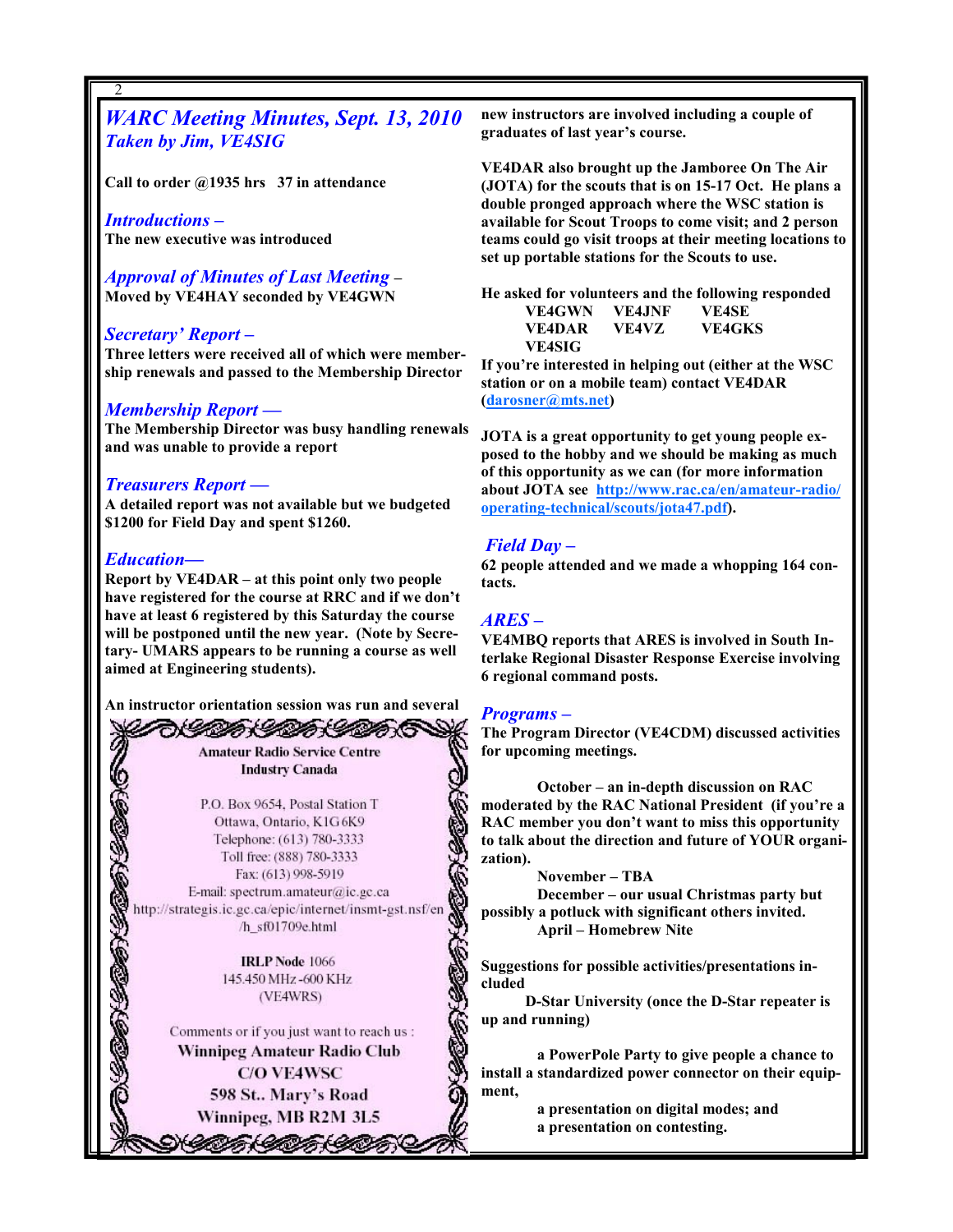3

There appears to be no shortage of topics that can be covered, the issue is getting someone to do a presentation – if you have knowledge on a particular topic and would be willing to do a presentation let the executive know – we will provide you all the help you might need building a PowerPoint (in many cases you can find one already on the internet that just needs to be personalized)

IRLP, Echolink, Linking Repeaters ; what can you share with the club.

### $DX -$

VE4SN was not in attendance but VE4VZ reported there is lots of activity

# $RAC -$

VE4HAY reported that Industry Canada is taking it's call sign database in-house which would allow people to update their information via the website. As well ARC is changing the way the QSL bureau operates to trim costs.

A short discussion on the City Of Winnipeg's Tower Protocol followed – more information can be found at http://winnipeg.ca/ppd/celltowers/FAQ.stm

#### Good & Welfare –

VE4MAB reported that the storage container has been purchased and set up at Prairie Communications yard – a work party is planed for this weekend to move everything form our existing storage locker into it.

The D-Star repeater is coming together and can be expected to be operational by???

**Door Prizes – won by VE4AUT and VE4XYL.** 

#### Program –

a riveting video of field day complete with subject appropriate music (see http://www.hamband.com/html/ the ham band.html) put together by VE4MAB.

Moved to adjourn by VE4GKS and adjourned at 2130 hrs



# Winnipeg Amateur Radio Club Fall Flea Market

Sunday October 24, 2010 Heritage Victoria Community Club 950 Sturgeon Road, Winnipeg, MB (2 Blocks north of Ness Avenue)

> CASH Door Prizes 1st Prize - \$ 100 2nd Prize - \$ 50 (Must be present to win)

Admission \$3.00 Doors open for coffee and socializing 9:30 am Vendor Setup 9:45 am-10:30 am Doors open for buyers 10:30 am-noon

Fill your pockets with loonies and toonies for the Winnipeg Ares silent auction.

Don't stop enroute at Timmies, or the golden arches or other coffee places. Ruth's kitchen will have the best coffee and muffins in north America. Enjoy an eyeball QSO before the buying frenzy begins!

 Tables: \$5.00 each for WARC members Commercial & non WARC members \$10.00

For Tables—

Contact Ruth Mills VE4XYL by e-mail at ve4se@mts.net or call 204-837-6915

#### We still need a few volunteers!

To volunteer or for info—

Contact Dick Maguire VE4HK by e-mail at ve4hk@rac.ca or call 204-256-3143

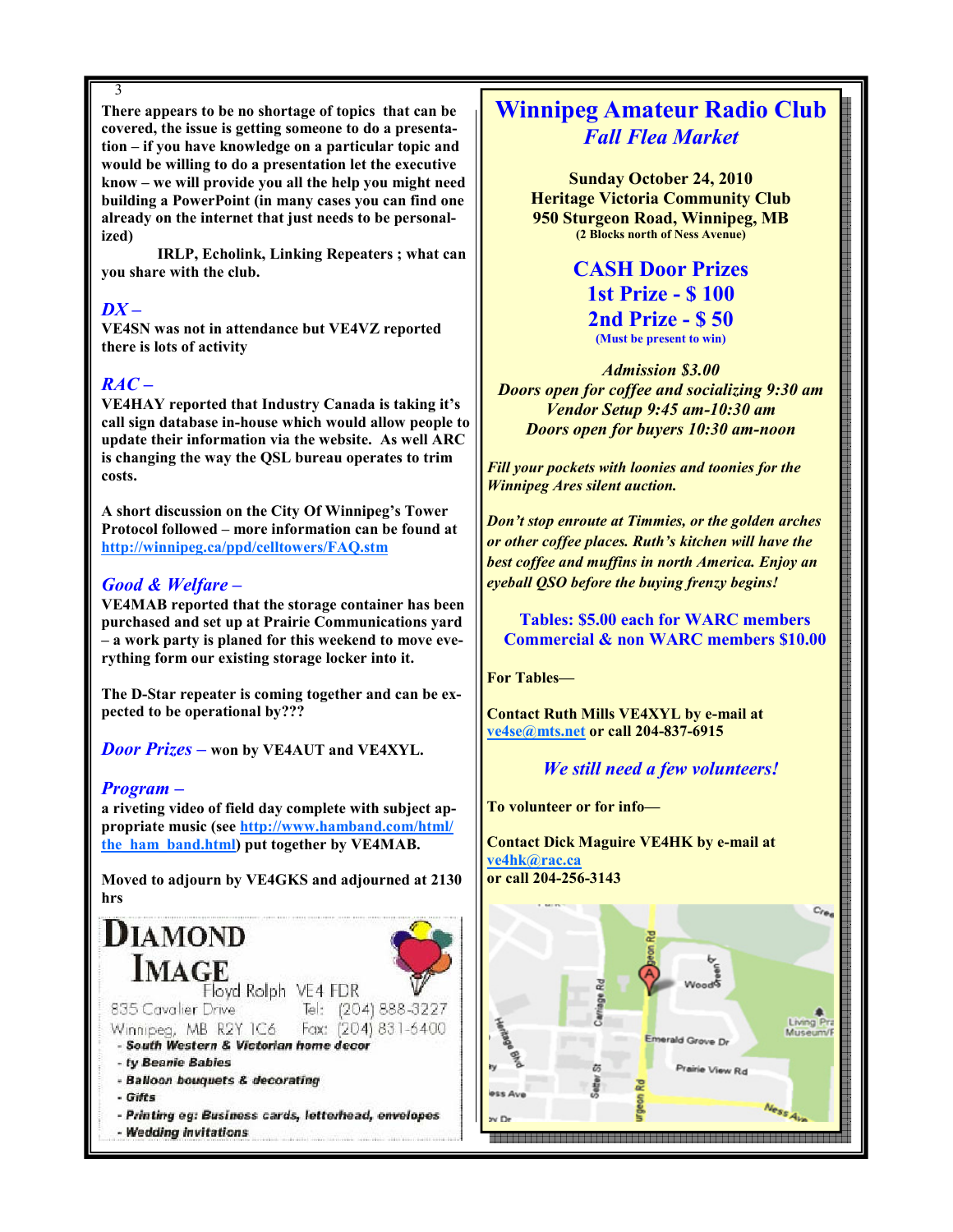#### 4 **WPGARES** By Jeff, VE4MBQ Emergency Coordinator

Sixteen ARES members (15 from Winnipeg ARES) volunteered for shifts as CANWARN Net Controllers for VE4WWO in the Prairie & Arctic Storm Prediction Centre between 17 MAY and 5 SEP. Our on-call periods run 0930-1730h and 1730-2130h daily. Not only did Bill Simm VE4ALW from Portage la Prairie tie Harm Hazeu VE4HAZ in that each took five weeks of on-call duty this past season, Bill drives in from Portage la Prairie when he is on call and has been activated by PASPC staff. The 2010 Volunteer CANWARN Net Controllers for VE4WWO were VE4s:

BN, EH, JNF, DWG, HAZ, EIH, KEH, RCJ, HG, MMG, GWN, AJO, ESX, ALW, RST and MBQ.

During the 2010 Summer Severe Weather Season we ran eleven (11) Severe Weather Nets, ranging from one hour to nine hours duration. VE4MAN was used during at least five Severe Weather Nets for at least twenty-nine hours. The cooperation extended to us by Manitoba Repeater Society and other repeater owners in Manitoba is greatly appreciated. There were five other service/test/familiarization sessions logged at VE4WWO in addition to being open for seven hours SUN 20 JUN supporting the Manitoba Marathon. There is a debrief meeting for WWO Controllers WED 13 OCT 1930h at PASPC.

Nine Winnipeg ARES volunteers provided Amateur Radio communications SAT 11 SEP for the Parkinson SuperWalk that was based at the SFM Cultural Centre 340 Provencher Blvd. Special thanks to Kent VE4KEH for coordinating this event for us. Winnipeg ARES volunteers were VE4s:

STS, DAR, YYL, GKS, JAH, BOY, EIH, GWN and KEH.

Our September General Meeting featured a presentation by Don Gerrard VE4DWG on the recent South Interlake Exercise Shooting Star. After Don's presentation Richard VE4ESX and Andy VE4RDO shared some of their photos and experiences at the Stonewall EOC. Six Winnipeg ARES members joined ARES volunteers from other units to staff particular rural EOCs 18 SEP for what was quite possibly the largest Emergency Management Exercise ever run in Manitoba:

| Stonewall              | <b>VE4s ESX &amp; RDO</b>      |
|------------------------|--------------------------------|
| Riverton               | <b>VE4s SYM &amp; TRO</b>      |
| <b>Simulation Cell</b> | <b>VE4s HAZ, KEH &amp; DWG</b> |
| <b>Stand-By</b>        | VE4s GKS, JAH, SE.             |

# Get Ready… D-Star Is Coming To Winnipeg

D-Star mobile and handheld Amateur radios are available from your Winnipeg ICOM Dealer…

Micro-HighTech Communications Ltd. 1348 Main Street, Winnipeg, MB 204-783-1885 Contact George Hill, VE4GDH

Visit Icom on the web.. http://www.icomcanada.com/products/ amateur/amateur.html

We Will Be MOVING... November 1, 2010 To 197 Leila Avenue, Winnipeg, MB Come See Us At Our New Location

The Winnipeg ARES 2m Beam Kit and several runs of 50 feet of RG-8 went out with our volunteers.

<br>오라버 제품 전 전 2003 전 2003 전 2003 전 2003 전 2003 전 2003 전 2003 전 2003 전 2003 전 2003 전 2003 전 2003 전 2003 전 2003 전 20<br>전 2012 전 2012 전 2012 전 2012 전 2012 전 2022 전 2022 전 2022 전 2022 전 2022 전 2022 전 2022 전 2022 전 2022 전 2022 전 2

The City of Winnipeg Emergency Program is scheduled to run Exercise Ice THURS 14 OCT in conjunction with some of the public utilities. WPGARES has been invited to participate in this table-top exercise and at least two members are scheduled to participate.

Craig Martin VE4CDM has recently been appointed as Fundraising Chair for Winnipeg ARES. Craig is busy now working on the details of this Fall's WPGARES Silent Auction at the WARC Flea Market 24 OCT. Chris Setla VE4SET has facilitated donation of some L.E.D. PALight Survival Flashlights for use in that fundraising event.

Our Annual General Meeting is TUE 19 OCT 1900h at Sir Wm Stephenson Library 765 Keewatin Street – Ian Clark VE4CLK will be giving us a presentation on the UTM Map System. Members attending should expect to be asked to approve the 2009-10 Financial Statement, review the 2010-11 Proposed Budget and elect the 2010-11 Executive. Nominations for the 2010-11 Executive opened at the conclusion of the SEP General Meeting and will close TUE 12 OCT. Each of the current Executive members have indicated that they will stand for office again.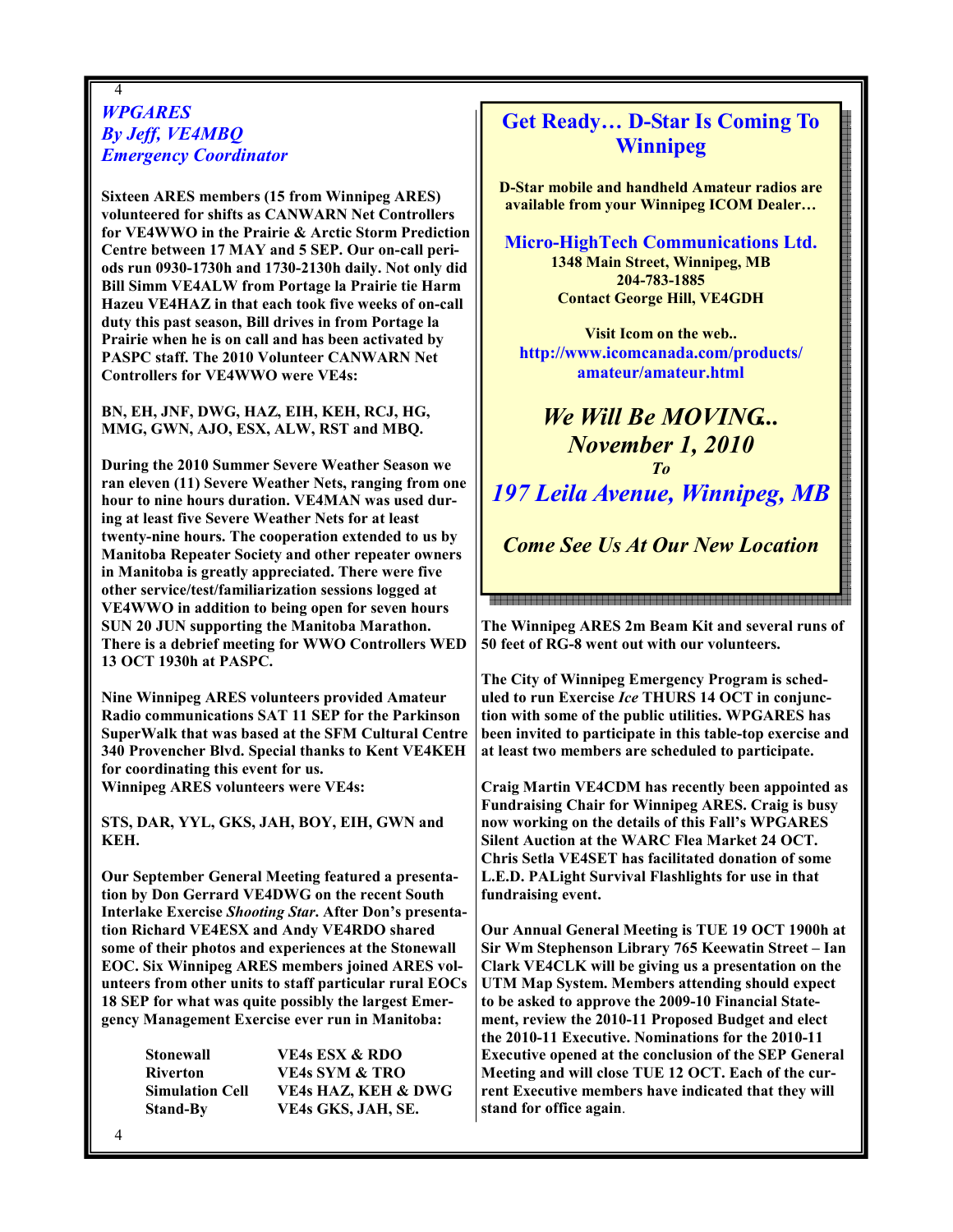| 5                                                                                                               |                                                                    |  |
|-----------------------------------------------------------------------------------------------------------------|--------------------------------------------------------------------|--|
| <b>Contest Calendar</b>                                                                                         | 1400Z, Oct 16<br><b>New York QSO Party</b>                         |  |
| <b>Extracted From</b>                                                                                           | to 0200Z, Oct 17                                                   |  |
| http://www.hornucopia.com/contestcal/                                                                           | <b>Worked All Germany Contest</b><br>1500Z, Oct 16                 |  |
|                                                                                                                 | to 1459Z, Oct 17                                                   |  |
|                                                                                                                 | PODXS 070 Club 160m Great Pumpkin Sprint<br>2000 local, Oct 16     |  |
| <b>TARA PSK Rumble Contest</b><br>0000Z-2400Z, Oct 2                                                            | to 0200 local, Oct 17                                              |  |
| <b>ARRL EME Contest</b><br>0000Z, Oct 2                                                                         | <b>Feld Hell Sprint</b><br>2000Z-2200Z, Oct 16                     |  |
| to 2359Z, Oct 3                                                                                                 | Asia-Pacific Fall Sprint, CW<br>0000Z-0200Z, Oct 17                |  |
| <b>EPC Russia DX Contest</b><br>0400Z, Oct 2                                                                    | <b>UBA ON Contest, 2m</b><br>0600Z-1000Z, Oct 17                   |  |
| to 0359Z, Oct 3                                                                                                 | <b>Illinois QSO Party</b><br>1700Z, Oct 17                         |  |
| 0800Z, Oct 2<br><b>Oceania DX Contest, Phone</b>                                                                | to 0100Z, Oct 18                                                   |  |
| to 0800Z, Oct 3                                                                                                 | <b>Run for the Bacon QRP Contest</b><br>0100Z-0300Z, Oct 18        |  |
| 1200Z-2400Z, Oct 2<br>F9AA Cup, CW                                                                              | <b>ARRL School Club Roundup</b><br>1300Z, Oct 18                   |  |
| <b>International HELL-Contest</b><br>1600Z-1800Z, Oct 2 (80m)<br>and 0900Z-1100Z, Oct 3 (40m)                   | to 2400Z, Oct 22<br><b>Araucaria VHF Contest</b><br>0000Z, Oct 23  |  |
| <b>EU Autumn Sprint, SSB</b><br>1600Z-1959Z, Oct 2                                                              | to 1600Z, Oct 24                                                   |  |
| <b>California QSO Party</b><br>1600Z, Oct 2                                                                     | FOC QSO Party<br>0000Z-2359Z, Oct 23                               |  |
| to 2200Z, Oct 3                                                                                                 | 10-10 Int. Fall Contest, CW<br>0001Z, Oct 23                       |  |
| F9AA Cup, SSB<br>0000Z-1200Z, Oct 3                                                                             | to 2359Z, Oct 24                                                   |  |
| <b>UBA ON Contest, SSB</b><br>0600Z-1000Z, Oct 3                                                                | <b>SYLRA Contest</b><br>1000Z, Oct 23                              |  |
| <b>German Telegraphy Contest</b><br>0700Z-0959Z, Oct 3                                                          | to 1000Z, Oct 24                                                   |  |
| RSGB 21/28 MHz Contest<br>0700Z-1900Z, Oct 3                                                                    | <b>Stew Perry Topband Challenge</b><br>1500Z, Oct 23               |  |
| <b>ARS Spartan Sprint</b><br>0100Z-0300Z, Oct 5                                                                 | to 1500Z, Oct 24                                                   |  |
| 1900 local - 2300 local, Oct 6<br><b>432 MHz Fall Sprint</b><br><b>SARL 80m QSO Party</b><br>1700Z-2000Z, Oct 7 | <b>W/VE Islands QSO Party</b><br>1600Z, Oct 23<br>to 2359Z, Oct 24 |  |
| <b>YLRL DX/NA YL Anniversary Contest</b><br>1400Z, Oct 8                                                        | <b>SKCC Sprint</b><br>0000Z-0200Z, Oct 27                          |  |
| to 0200Z, Oct 10                                                                                                | RSGB 80m Club Sprint, SSB<br>1900Z-2030Z, Oct 27                   |  |
| <b>CQ SA SSB Contest</b><br>0000Z, Oct 9                                                                        | <b>CQ Worldwide DX Contest, SSB</b><br>0000Z, Oct 30               |  |
| to 2400Z, Oct 10                                                                                                | to 2400Z, Oct 31                                                   |  |
| <b>Makrothen RTTY Contest</b><br>0000Z-0759Z, Oct 9                                                             | <b>ARRL EME Contest</b><br>0000Z, Oct 30                           |  |
| and 1600Z-2359Z, Oct 9                                                                                          | to 2359Z, Oct 31                                                   |  |
| and 0800Z-1559Z, Oct 10                                                                                         | 10-10 Int. Fall Contest, Digital<br>0001Z, Oct 30                  |  |
| <b>Oceania DX Contest, CW</b><br>0800Z, Oct 9 to 0800Z, Oct 10                                                  | to 2359Z, Oct 31                                                   |  |
| <b>Scandinavian Activity Contest, SSB</b><br>1200Z, Oct 9                                                       | 50 MHz Fall Sprint<br>2300Z, Oct 30                                |  |
| to 1200Z, Oct 10<br><b>WAB HF Phone</b><br>1200Z, Oct 9                                                         | to 0300Z, Oct 31                                                   |  |
| to 1200Z, Oct 10                                                                                                |                                                                    |  |
| <b>Arizona QSO Party</b><br>1600Z, Oct 9                                                                        | <b>Good Luck In The Contest!</b>                                   |  |
| to 0600Z, Oct 10                                                                                                |                                                                    |  |
| and 1400Z-2359Z, Oct 10                                                                                         |                                                                    |  |
| <b>EU Autumn Sprint, CW</b><br>1600Z-1959Z, Oct 9                                                               | "Attention New Hams"                                               |  |
| Pennsylvania QSO Party<br>1600Z, Oct 9                                                                          |                                                                    |  |
| to 0500Z, Oct 10                                                                                                | Make one of your goals to obtain the                               |  |
| and 1300Z-2200Z, Oct 10<br><b>FISTS Fall Sprint</b><br>1700Z-2100Z, Oct 9                                       |                                                                    |  |
| <b>SKCC Weekend Sprint</b><br>0000Z-2400Z, Oct 10                                                               | "WORKED ALL WINNIPEG AWARD"                                        |  |
| <b>North American Sprint, RTTY</b><br>0000Z-0400Z, Oct 10                                                       |                                                                    |  |
| 10-10 Int. 10-10 Day Sprint<br>0001Z-2359Z, Oct 10                                                              | <b>Work 25 Stations Within Winnipeg</b>                            |  |
| <b>UBA ON Contest, CW</b><br>0600Z-1000Z, Oct 10                                                                | Direct contact via                                                 |  |
| <b>NAQCC Straight Key/Bug Sprint</b><br>0030Z-0230Z, Oct 13                                                     |                                                                    |  |
| 1100Z-1200Z, Oct 13<br><b>CWops Mini-CWT Test</b>                                                               | "Any mode/any band"                                                |  |
| and 1900Z-2000Z, Oct 13                                                                                         | (Stations outside Manitoba within North America require 15 con-    |  |
| and 0300Z-0400Z, Oct 14                                                                                         | tacts and stations outside North America require 10 contacts)      |  |
| <b>RSGB 80m Club Sprint, CW</b><br>1900Z-2030Z, Oct 14<br><b>JARTS WW RTTY Contest</b><br>0000Z, Oct 16         |                                                                    |  |
| to 2400Z, Oct 17                                                                                                | Full details/rules are posted on our web site                      |  |
| 0600 local - 1200 local, Oct 16<br><b>Microwave Fall Sprint</b>                                                 | http://www.mts.net/~warc//awards.html                              |  |
| <b>ARCI Fall QSO Party</b><br>1200Z, Oct 16                                                                     |                                                                    |  |
| to 2400Z, Oct 17                                                                                                | ,,,,,,,,,,,,,,,,,,,,                                               |  |
| 1400Z-2300Z, Oct 16<br><b>Iowa QSO Party</b>                                                                    |                                                                    |  |
|                                                                                                                 |                                                                    |  |
|                                                                                                                 | <b>Amateur Radio A</b> A Community Resource                        |  |
| 5                                                                                                               |                                                                    |  |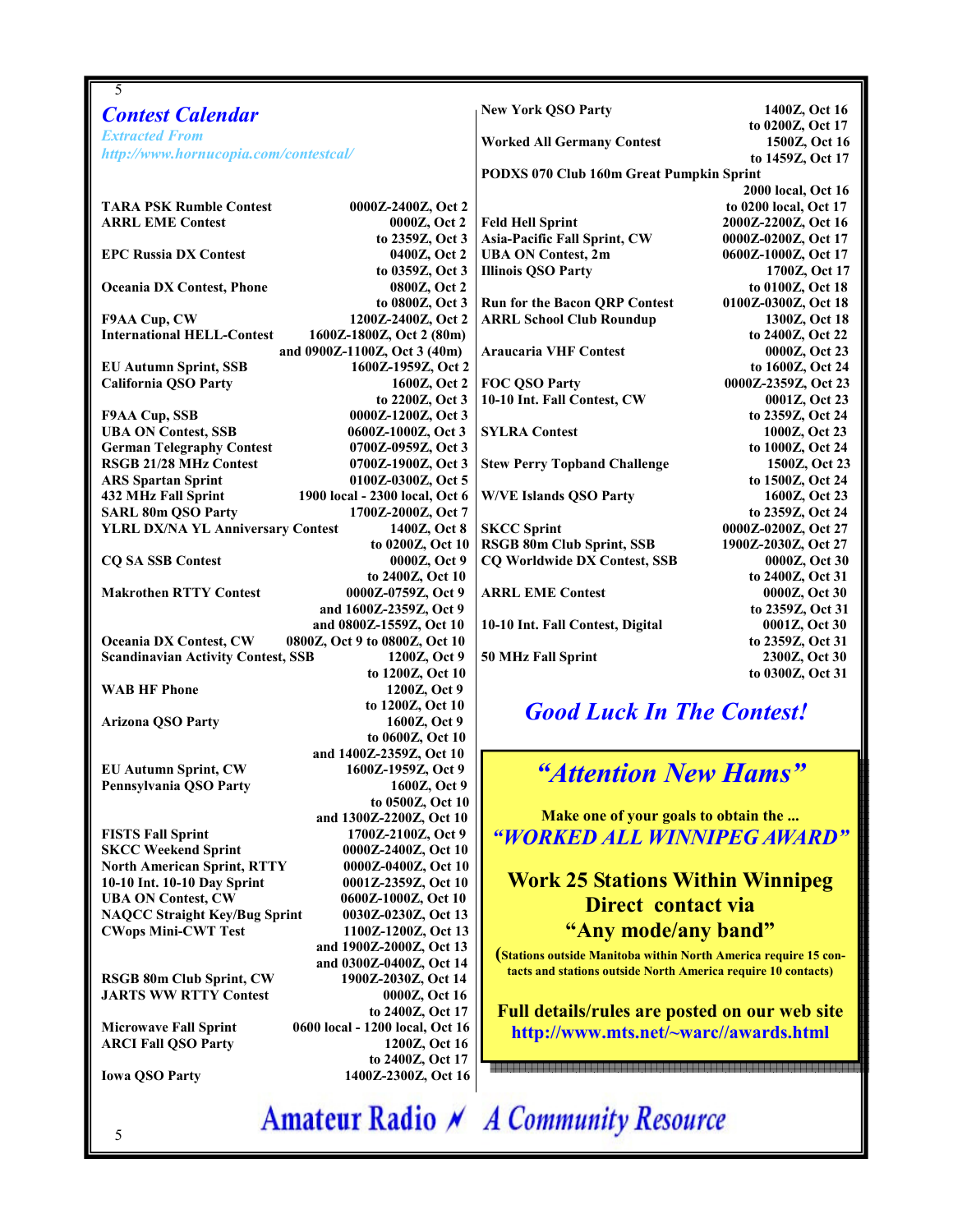# RADIO COURSE AT THE UNIVERSITY OF MANITOBA By, Witt Kinsner, VE4WK

6

A "Radio Course on Regulations, Theory and Practice for Basic Radio Certificate Qualifications" started at the University of Manitoba (UofM) on September 21, 2010 at 6 PM. It has 44 registrants, including 35 UofM undergraduate and graduate students, six students from the Shaftesbury High School (under the supervision of a teacher), one from Manitoba Hydro, one from the Health Sciences Centre, and one from the government.

The course is organized and delivered by Witt Kinsner, VE4WK, with support from UMARS (University of Manitoba Amateur Radio Society), the UofM Department of Electrical and Computer Engineering, IEEE Computer & Computational Intelligence Chapter, IEEE UofM Student Branch, and WARC (Winnipeg Amateur Radio Club).

For questions regarding a possible course next year, contact.. Witt Kinsner, Ph.D., P.Eng. Industry Canada Accredited Examiner "Witt Kinsner, VE4WK" kinsner@ece.umanitoba.ca UMARS URL: http://www.ece.umanitoba.ca/umars/

(Editor's note: This course is intended for students with prior knowledge of electronics and radio.)

#### What have you done to "promote amateur radio this week"

That line we credit to an old News stalwart, Peter Parker with using in his old VK1 and VK3 casts many years ago and it still stands true -WIA

### Basic 4 Course at RRC Cancelled By David VE4DAR

The Basic Amateur Radio Operator Course at Red River College, scheduled for September 21 – December 9, had to be cancelled due to low enrollment.

WARC's volunteer instructors had determined that at least six student were needed to make the course worthwhile, given the possibility of dropouts.

With only four students registered a day before, the course was cancelled. Another course is scheduled for the Winter Term at Red River College.

6 (Editor's note: This course is intended for students with no prior knowledge of electronics and radio.)

# VE4CNR 146.760- Repeater Update

In preparation for a proposed relocation to a tower midway along Dugald Road in Winnipeg, the repeater VE4CNR is now on a limited range test from a location (emphasis on Low) near the east end of runway 07/25 (runway out of service).

This is the Exec II station which was at #One Lombard, combined with the slightly wonky duplexer removed from VE4RAG last year.

The repeater has been touched up, and the duplexer has been retuned. There is slight receiver desensing. Current package sensitivity is .3 microvolts, with 16 watts power out to a single dipole at about 8 metres HAAT. The antenna match is good.

The current controller is a Cat unit, and the time and date are likely all messed up. This is only a test, after all. The frequency is 146.76 negative offset. There is as yet no CTCSS coding applied.

The current antenna is subject to shared use, which means that repeater availability is subject to the whims of the technician under whose bench the repeater currently abides.

Installation at the Dugald Road site is expected to occur later this fall, with further details available at that time. Many future improvements are planned, some may actually occur. More of those details will be available at that time also.

Please pass this along to anyone whom you think might care.

> Signal reports may be addressed to VE4ROB@gmail.com .

Please include distance, power, and type of antenna).

Any other questions, comments, suggestions should be addressed to VE4VB, wherever you might find him.

73, and thanks for Kerchunking.

VE4ROB (CEC)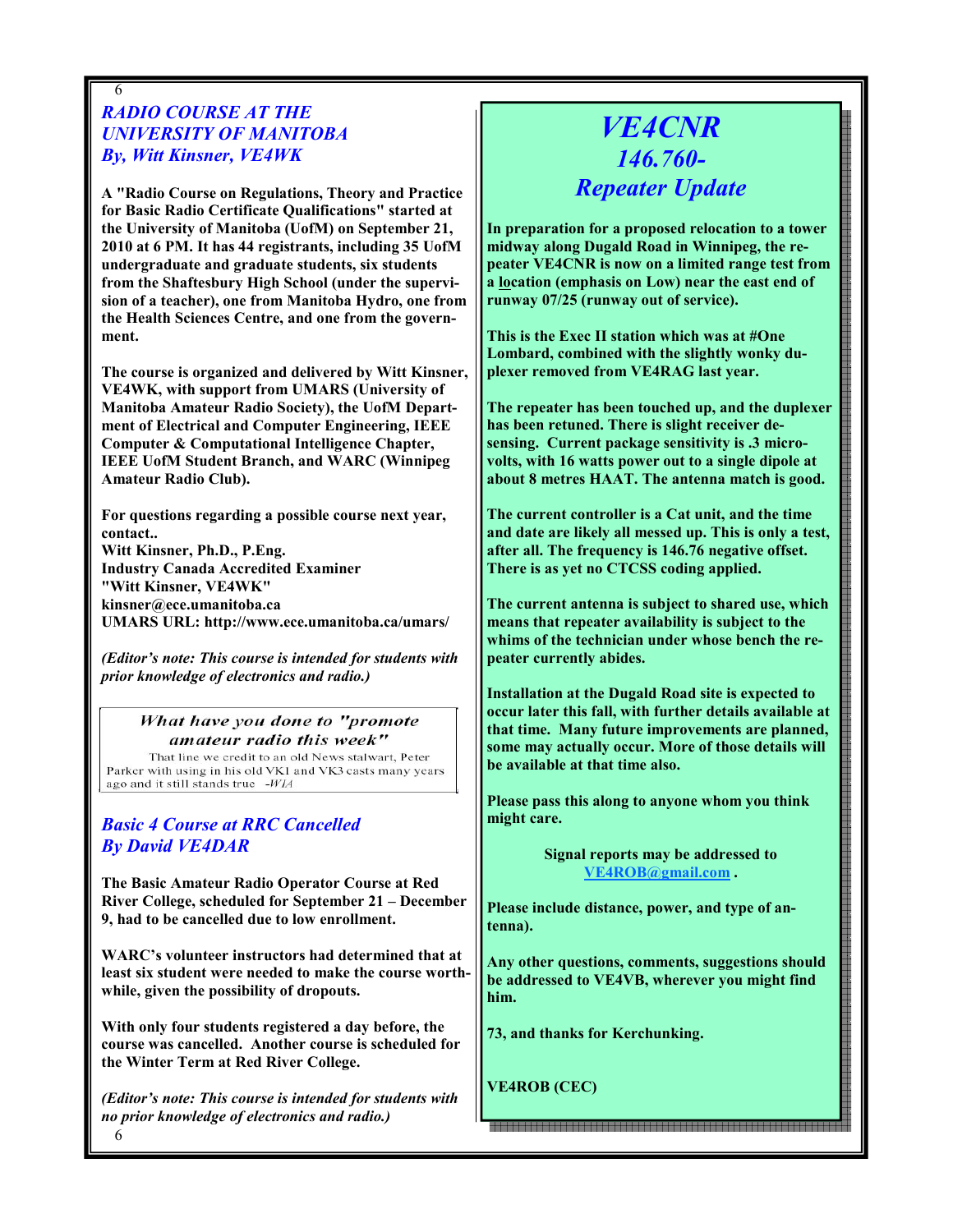

# Are you a RAC member??

http://www.rac.ca

## News From The Net RAC Bulletin 2010-021E IARU R2 Conference opens 2010-10-06

Oct 5, 2010 Salinitas, El Salvador.

On Monday morning, the usual guests did the usual speeches to officially open the XVII IARU Region 2 Triennial Conference. The country Superintendant of Communications surprised everyone at the end of his speech by announcing that El Salvador had decided to sign the IARP agreement Amendment. This very significant news means that shortly the IARP and the CEPT International Amateur licences will be harmonized and become one.

This is the first concrete step towards a worldwide international roaming permit that has long been wished for by the IARU as well as in the Amateur community.

 Special thanks to the Club Radioafficionados de El Salvador (CRAS) for their fruitful efforts.

Daniel Lamoureux, VE2KA Vice President International Affairs Radio Amateurs of Canada

### RAC Bulletin 2010-020E President's Bulletin From El Salvador 2010-10-03

 As Vice-President International Affairs Lamoureux, VE2KA has pointed out the two of us are in El Salvador.

 What are the key issues that would bring us here? Every three years the Assembly that governs Region 2 of the International Amateur Radio Union [IARU] [encompassing all of the Americas] meets to strategize on key issues effecting amateur radio. Of particular interest to Canadians is that we are profiling the recent non amateur use of amateur frequencies in the recent ProTour Bicycle Race in Quebec as an unwarranted intrusion into amateur frequencies. Canadians will also be interested in HF band planning in 40M [now that short wave commercial stations have left the band] strategies to enhance effective response to hurricanes and other emergencies that require amateur radio support. Vantroi Pena HI8VP of the Republica Dominica will add a very human touch to that discussion as he

7

was one of the Republica Dominica amateurs that set up 2M repeaters at the Haitian/Dominica Border and crossed into Haiti to provide assistance during that calamitous earthquake. Galdino Besomi, CE3PG, and Dagoberto Arcos Rojas, CE5COX will share their experiences during the Chilean earthquake.

Vice-President Lamoureux, VE2KA, is also a Director of IARU Region 2 and his expenses are being paid by IARU. Mr. Bawden, VE4BAW is in El Salvador at no expense to the Radio Amateurs of Canada.

Geoff Bawden VE4BAW President and Chair, RAC

# RAC Bulletin 2010-019E Ballooning & Ham Radio 2010-10-03

As part of the SHARP project (Shaftesbury High Altitude Robotics Project) students & teachers from Shaftesbury High School in Winnipeg will be launching a balloon running two APRS beacons with the call signs VE4SHS-14 and VE4SHS-9 for tracking purposes on October 22nd, 2010 from Erickson, Manitoba. It is anticipated that the balloon will land somewhere around Portage , MB or east of there. Participating in the project are between 15 and 25 students including recently certified Amateur Radio Operator, Bohyun Lee VE4BHL, who got her ticket last spring via the course at Garden City High School.

Frequencies: 144.390 APRS Chase vehicles: VE4MRS repeater 145.310- tone 141.4 VE4PLP repeater 147.165+ Anticipated launch time: 10:00 CDT Anticipated duration: 3 hours Estimated height: 100,000 feet

There is no back-up date in event of poor weather.

For more information on the project please contact Robert Striemer Teacher | Shaftesbury High School 2240 Grant Avenue Winnipeg, Manitoba Canada R3P 0P7 tel: 204.888.5898 / fax: 204.896.5492 http://www.pembinatrails.ca/shaftesbury/ http://www.members.shaw.ca/rjstriemer

Thank you

73,

Derek Hay, VE4HAY Midwest Regional Director Radio Amateurs of Canada